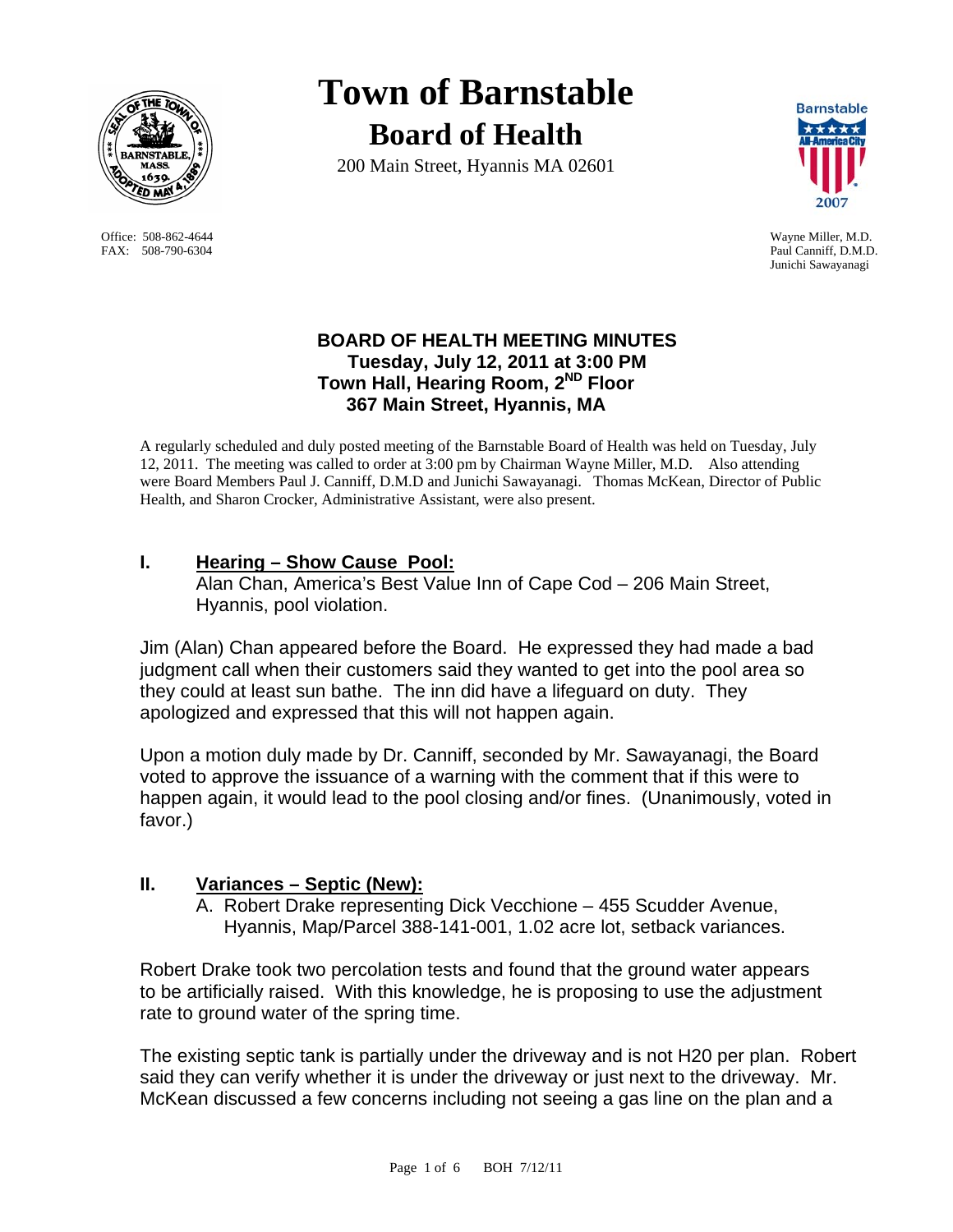concern that the pitch from the tank to the D box is not enough. Robert said there is a gas line which enters from the east side and he will make sure the new plan lists this. The D box will be moved to a different location and will be correct. Mr. Drake believes that the new plan will eliminate many of Mr. McKean's concerns.

Dr. Miller said there are two questions on the floor plan: the family room and the office. Mrs. Vecchione explained the living room has an arched opening even though the opening is not five feet; therefore, it is ok. The office is not a habitable room. It is a cross-through area being used as an office and can not be closed off for privacy. It is just part of a bedroom and has a sloping ceiling.

Dr. Miller would like a 3-bedroom deed restriction because there are environmental variances here.

The owners expressed the urgency as they have to pump the system once every two months and it is in failure and in need of repair.

The Board voted to allow a plan which uses the spring time as the adjustment period for the groundwater calculations and the Board voted to allow Mr. McKean and/or his health staff to grant three variances: one variance of separation to groundwater, and two setback variances, one for each of the two catch basins, with the following conditions: 1) record a three-bedroom deed restriction at the Barnstable County Registry of Deeds, and 2) supply a proper copy of the deed restriction to the Public Health Division.

B. H. Earl Lantery, Jr., Muddy Waters Environmental Inc., representing Michael and Christine Albee, owners – 17 Pond Meadow Drive, Marstons Mills, Map/ Parcel 045-035, 0.79 acre parcel, failed system, proposal to install an Aquaworx Remediator under remedial approval.

Earl Lantery presented the plan and said, if approved, this will be completed within a week. Earl said he would be happy to return to the Board with the results in October or November. The leach field is in partial failure and the customer has been pumping the system. The cost of this system is approximately \$5,300.

The bacteria will die if they do not have oxygen, so they pipe in the oxygen 24 hours a day. The existing tank must be tested and shown to be water-tight. This is done by observing the effluent level at the pipe in the tank.

Dr. Canniff noted that one of DEP's requirements is that prior to the issuance of a certificate of compliance, the owner must record on the Deed at the Registry of Deeds, a notice disclosing the existence of the alternative system. Mr. Lantery acknowledged they do follow through with this and will provide the Health Division a copy. Infiltrator is a much larger company than Sludgehammer and has set up individual distributorships. Muddy Waters Environmental is the Eastern Massachusetts distributor and is very happy with the outcomes of this system.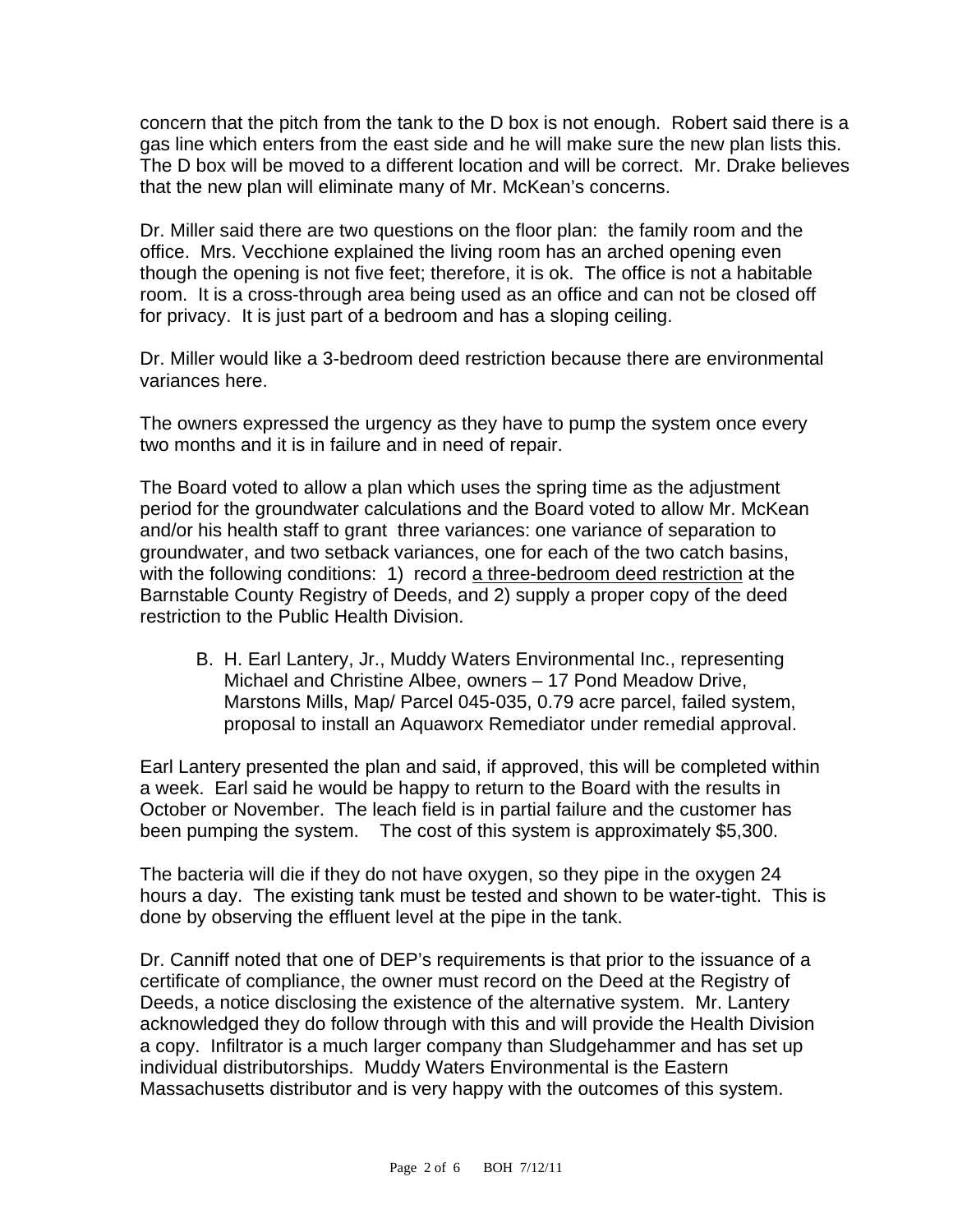Upon a motion duly made by Dr. Miller, seconded by Mr. Sawayanagi, the Board voted to approve the Aquaworx Remediator system be used provided all the requirements listed in the DEP approval dated 12/22/10 are followed. (Unanimously, voted in favor.)

Follow up to be done in Oct/Nov 2011, giving results to the Board as the Board is interested to learn to what extent the procedure works.

#### **III. I/A Monitoring:**

Suzy Genest, owner – 116 Scudder Lane, Barnstable, request to reduce monitoring.

No one was present.

Eight tests were presented to the Board. All but July were much below 19. It appears they are not using the septic very often.

Upon a motion duly made by Dr. Miller, seconded by Mr. Sawayanagi, the Board voted to approve to reduce the monitoring to once a year with the following conditions: 1) that they are using the property for seasonal use. 2) if they do use it more than seasonally, it must be tested two times a year, and 3) if the property is serviced by a private well which is located within 150 feet from the septic, or if any other well is located within 150 feet from the septic, the water also must be monitored once a year. (Unanimously, voted in favor.)

## **IV. Variance – Food (New):**

A. Kathleen Kadlik owner of Fromage 'A Trois – 3180 Main Street, Barnstable, Map/Parcel 300-048, on town sewer, requests two variances: to operate with one toilet facility, in lieu of two and a grease trap variance.

Kathleen Kadlik was present and said the entire space is 202 square feet. There is the kitchen and a bathroom with one toilet. There is a maximum of 2 people working there.

Upon a motion duly made by Dr. Canniff, seconded by Mr. Sawayanagi, the Board voted to approve the one toilet facility and the grease trap variance with the following conditions: 1) adhere to the menu submitted 7/12/11, and 2) no more than 4 people. (Unanimously, voted in favor.)

B. Daniel McGrath, owner of McGrath's Saloon and Sports Bar – 380 Barnstable Road, Hyannis, Map/Parcel 311-026, toilet facility variance, use 3 bathrooms in lieu of 4 (for over 50 seats).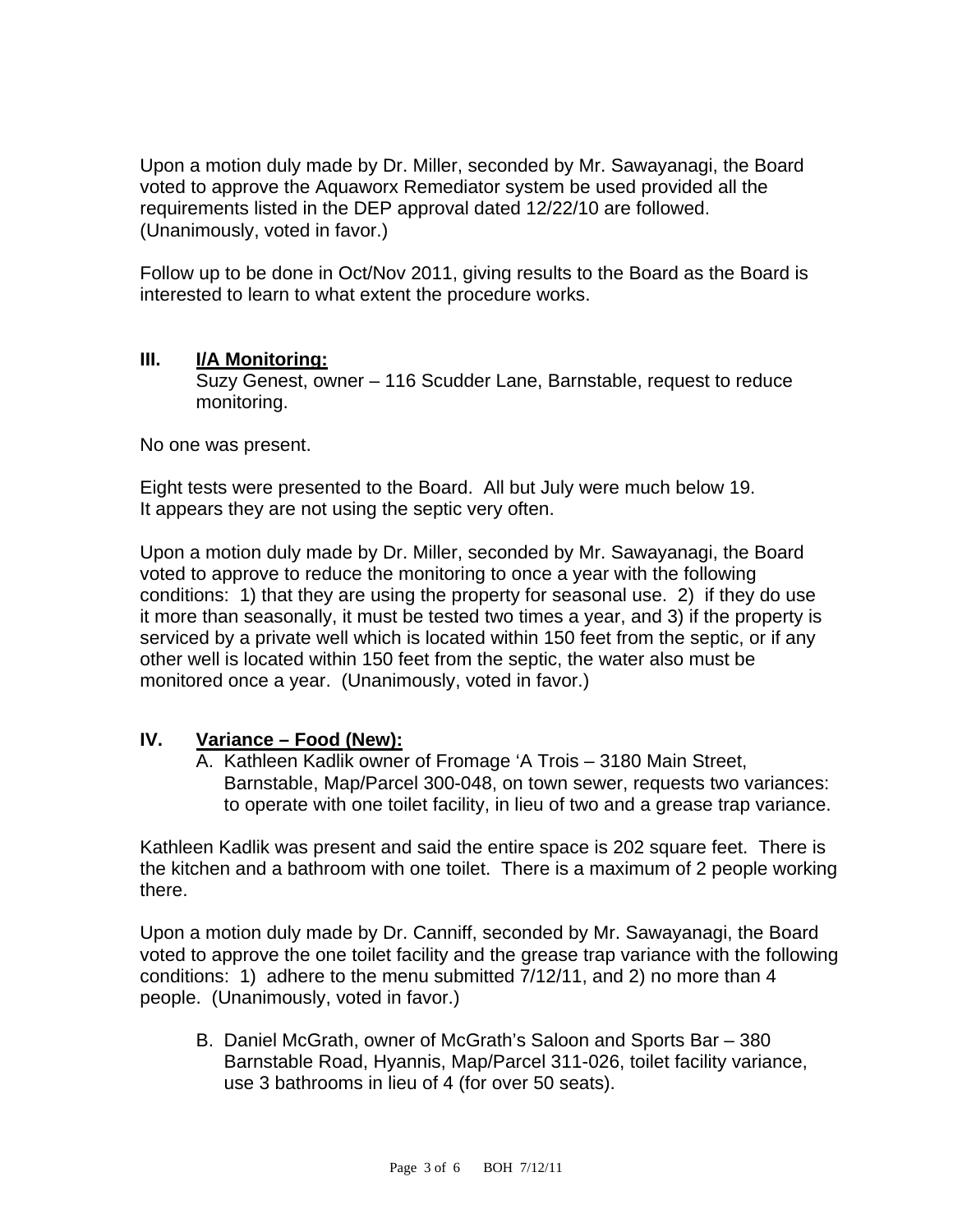Daniel McGrath said the property will now have one more bathroom bringing the total to three.

Upon a motion duly made by Dr. Canniff, seconded by Mr. Sawayanagi, the Board voted to approve three toilet facilities, in lieu of four. (Unanimously, voted in favor.)

C. Temporary Food Event – Robert Kelly, Barnstable Village Business Association for "Music In The Village" to be held at the Courthouse Complex, 3195 Route 6A, Barnstable, on Tuesday, August 9, 2011, serving food 6:00-8:00 pm.

Robert Kelly was present. The event will be similar to last year, although this year it will include music.

Upon a motion duly made by Mr. Sawayanagi, seconded by Dr. Canniff, the Board voted to approve the annual event.

### **V. Hearing – Show Cause Stable (Cont):**

 Sally Burke, Sea Flash Farm – 2346 Meetinghouse Way, West Barnstable, stable.

Sally Burke was present.

Marybeth inspected today and most of one manure area was disposed of. The balance of it was picked up prior to today's Board meeting per Sally Burke. There was also a second location of manure in a spot which had apparently been there since November waiting for her brother-in-law to pick it up as he had wanted it.

The Board instructed her that the second location must be picked up within 90 Days to meet compliance.

#### **VI. Septic Installers (New):**

Paul Martin, West Yarmouth, MA

Paul Martin was present.

Mr. McKean stated Paul had passed his septic exam and all his references were very good.

Upon a motion duly made by Dr. Canniff, seconded by Mr. Sawayanagi, the Board voted to approve Paul Martin as a septic installer. (Unanimously, voted in favor.)

## **VII. Old / New Business:**

POSTPONED UNTIL AUG 2011 - Bathing Beach Policies.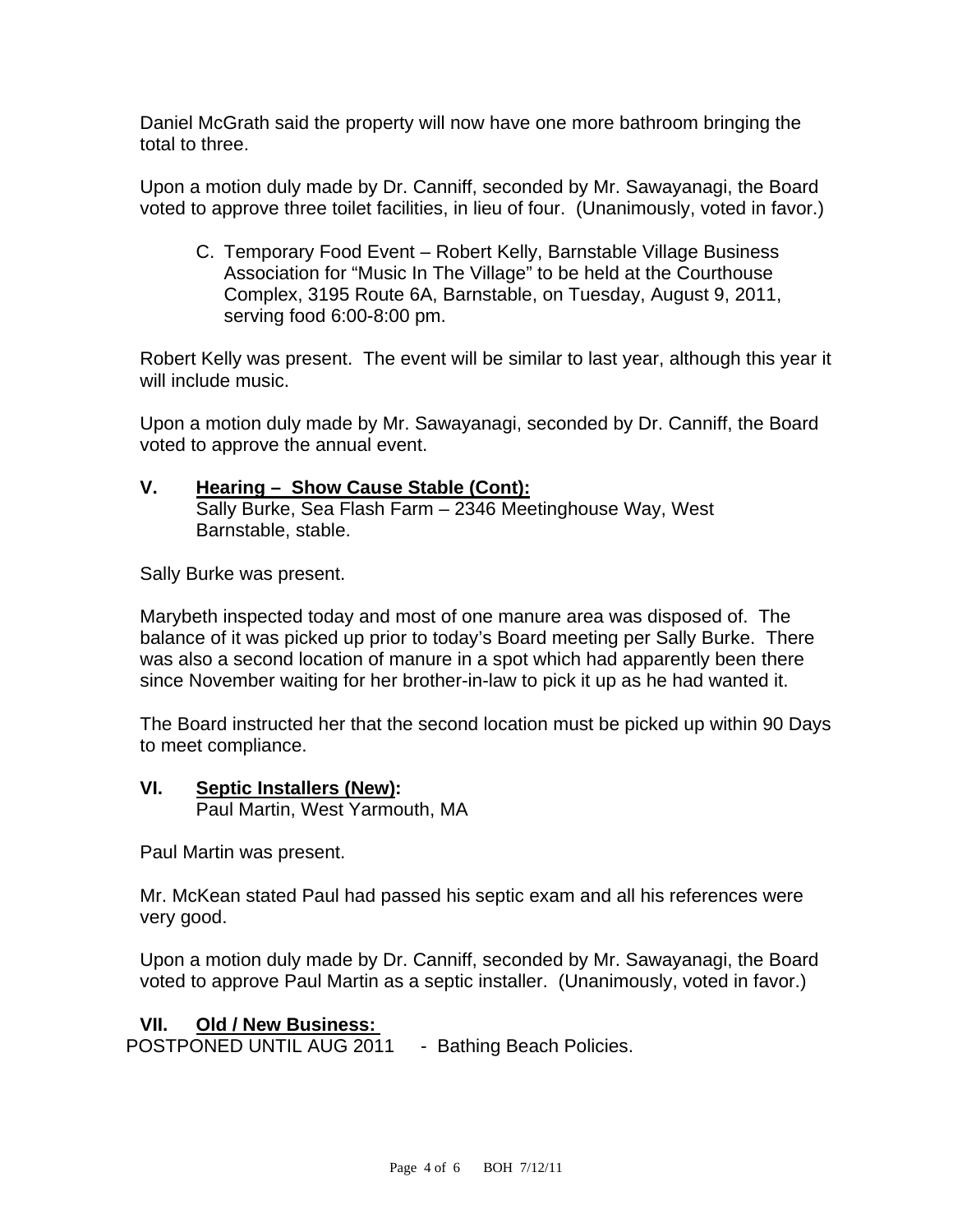The state noticed that there were some bathing beaches in the Town which we are not testing and therefore, are not properly posted to inform the public that they are not being tested.

The authority of which bathing beaches are to be tested is the responsibility of the Board per the State regulations.

Currently, we are awaiting the Legal Department to determine the definition of a "bathing beach".

### Two actions to be done:

- 1) Per the State law, the Board must review and determine which are to be tested.
- 2) For those which the Board determines not to test, the posting must be adjusted. i.e., Crocker's Neck is on town website stating it's a bathing beach. If Board of Health does not include it in the testing list, then the website, etc, must also be adjusted.

Upon a motion duly made by Dr. Canniff, seconded by Mr. Sawayanagi, the Board voted to continue this item to the August 23, 2011 Board of Health meeting. (and see if Legal Dept has definition of bathing beach). (Unanimously, voted in favor.)

#### **VIII. Craigville Beach DCPC Implementing Regulations:**

- A. Section 353-10 of the Town of Barnstable Code Pumping Requirements.
- B. Section 360-46 of the Town of Barnstable Code Reporting Requirements for Septic Haulers.

The Cape Cod Commission wrote the above two DCPC regulations which had been incorporated into the Board of Health. One of the regulations states that the septic pumper must inspect the system, however, the pumper is not qualified to inspect the system and this puts an undo burden on them.

Mr. McKean presented an outline of a proposed change in the regulation to be worked on and presented back to the Commission.

Mr. McKean and his staff had suggested to incorporate the State Environmental Code 105. CMR 15-351 …"every septic tank, tight tank or cesspool shall be pumped whenever necessary to ensure proper functioning of the system. Pumping is required whenever the top of the sludge or solids layer is within 12 inches or less of the bottom of the outlet, or the top of the scum layer is within 2 inches of the top of the outlet tee or, the bottom of the scum layer is within 2 inches of the bottom of the outlet tee. Pumping frequency is a function of use although pumping is typically necessary at least once within 3 years and recommends at least once a year for systems with a domestic garbage disposal.